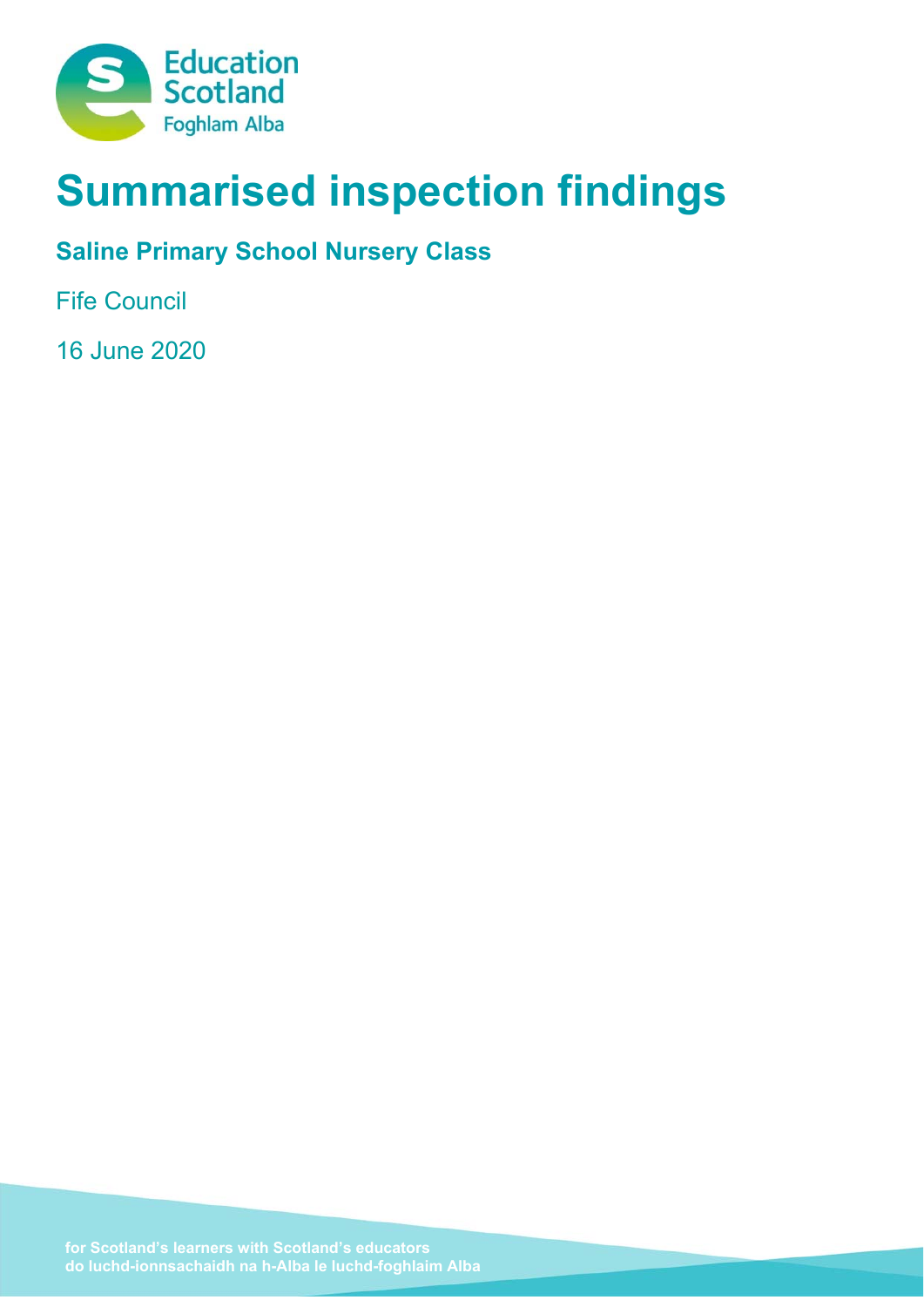# Key contextual information

Saline Primary School nursery class is a valued part of the school community. It is registered to provide early learning and childcare (ELC) for a maximum of 24 children aged between three years and primary school entry at any one time. At the time of inspection, 16 children attended morning sessions and 15 attended afternoon sessions. The nursery is housed in a separate building in the school grounds. The acting headteacher has leadership responsibility for the nursery, supported by the peripatetic nursery teacher and the early years development officer from Fife Council's central early years team. The nursery team, including the support from the peripatetic nursery teacher, has undergone significant changes recently.

| 1.3 Leadership of change                                                                                                                                                                                                                                                                                                                                                                                                                                             | good |
|----------------------------------------------------------------------------------------------------------------------------------------------------------------------------------------------------------------------------------------------------------------------------------------------------------------------------------------------------------------------------------------------------------------------------------------------------------------------|------|
| This indicator focuses on working together at all levels to develop a shared vision for change<br>and improvement which reflects the context of the setting within its community. Planning for<br>continuous improvement change should be evidence-based and clearly linked to strong<br>self-evaluation. Senior leaders should ensure that the pace of change is well judged and<br>appropriate to have a positive impact on outcomes for children. The themes are: |      |
| developing a shared vision, values and aims relevant to the setting and its community                                                                                                                                                                                                                                                                                                                                                                                |      |

- strategic planning for continuous improvement
- implementing improvement and change
- The nursery shares the recently reviewed vision, values and aims with the school. These are relevant to the school community and support staff's high aspirations for all children. Practitioners use the values well to inform their daily practice. They should now begin to develop children's understanding of the values, and what it means to be determined, kind, innovative and resilient.
- n The nursery shares the improvement priorities with the school. These are illustrated clearly for parents on the 'Routes to Improvement' display. The newly formed team, led effectively by the acting headteacher, is working very well together to make changes for improvement. Senior leaders support practitioners well to use local and national guidance to evaluate their practice. They have made very good progress in improving the nursery environment in line with local authority guidance, and in consultation with children and parents. This has resulted in a more stimulating and enabling learning environment for children. Senior leaders should continue to support practitioners to evaluate the impact of improvements on outcomes for children and their families.
- n Practitioners share leadership responsibility to take forward areas for improvement such as developing the learning environment. Senior leaders should support practitioners to identify and develop leadership roles. This should help to build capacity for improvement and support the pace of change. Practitioners should develop leadership roles for children. A next step is to give them opportunities to contribute effectively to the life of the nursery and the wider school community.
- $\blacksquare$  All practitioners engage in appropriate professional learning and this is beginning to impact positively on their practice. The nursery teacher has shared professional learning recently on the cycle of observation and planning. She is supporting practitioners to embed this in practice and monitors observations of children's learning to evaluate impact. She gives practitioners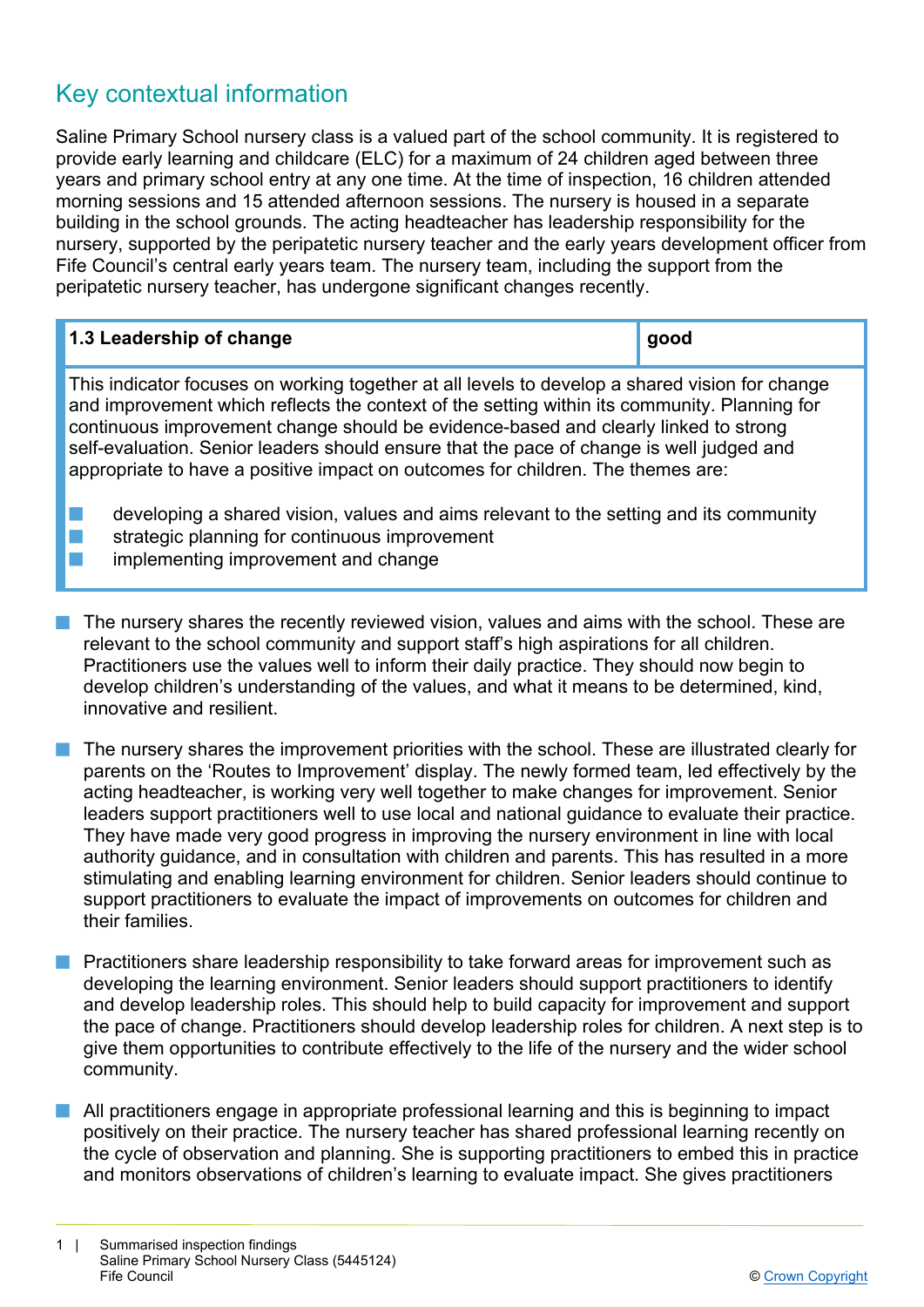informative and useful feedback. This should help to continue to improve quality and consistency across the team in the recording of children's learning.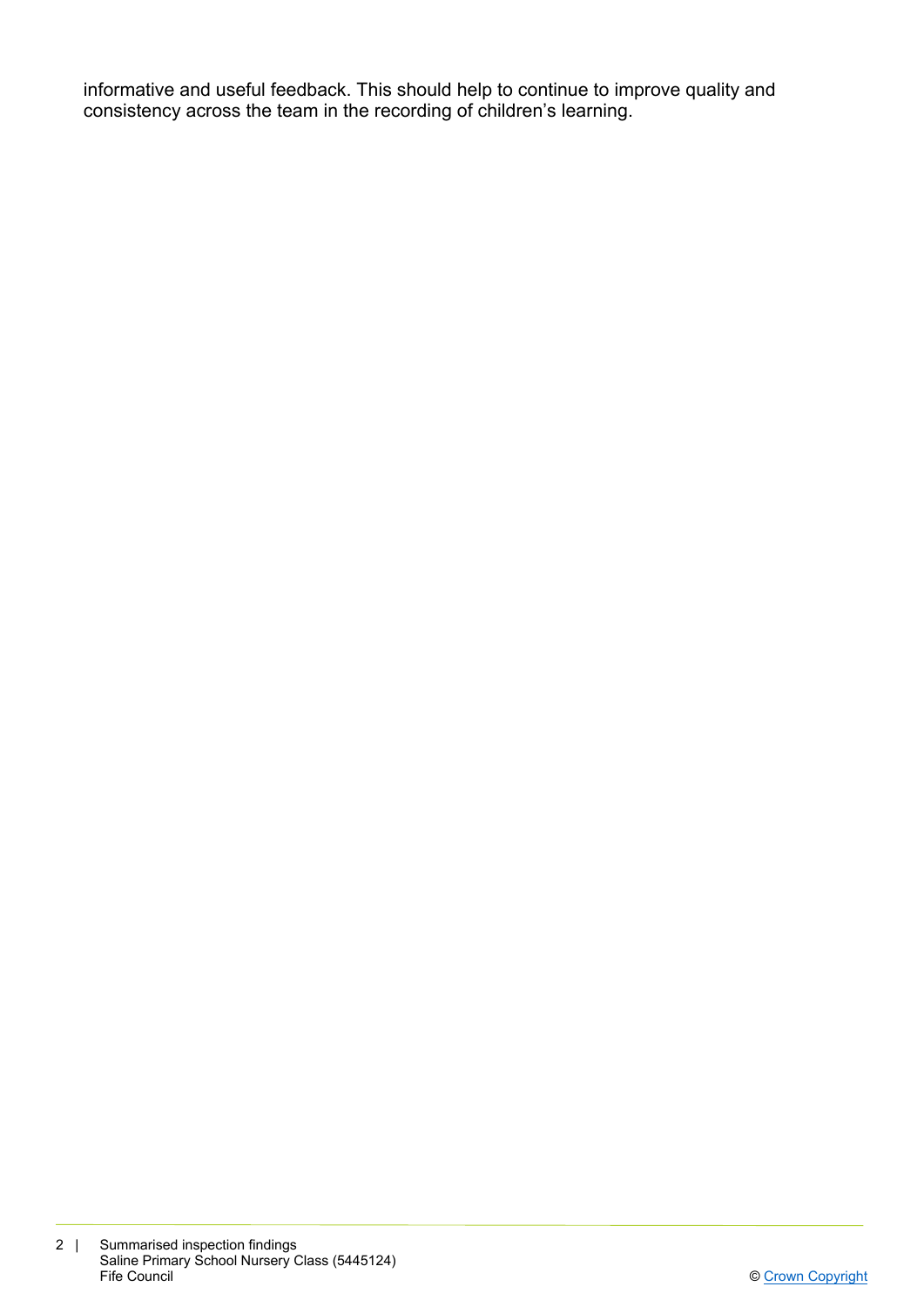#### **2.3 Learning, teaching and assessment in the satisfactory in the satisfactory**

This indicator focuses on ensuring high quality learning experience for young children. It highlights the importance of a very good understanding of child development and early learning pedagogy. Effective use is made of observation to inform future learning and identify the progress made. Children are involved in planning for their own learning. Together these ensure children's successes and achievements are maximised. The themes are:

- learning and engagement
- quality of interactions
- effective use of assessment
	- planning, tracking and monitoring

**n** Practitioners provide a welcoming, well-resourced environment that stimulates children's interest and curiosity. As a result, most children engage readily in their learning through play. Most children are motivated by the learning experiences, both indoors and outside. The majority engage in their learning for extended periods of time. Most play in pairs or small groups, where they interact positively with each other and share ideas. A few children prefer to play alone or seek adult support to enhance their play. Practitioners should continue to build on their positive start with developing the environment to enhance children's experiences further.

The new team of practitioners share similar values and approaches towards ELC. Practitioners develop positive relationships with children based on mutual respect and trust. They work closely with children to stimulate their interest and curiosity in activities they choose. Practitioners use careful questioning and discussion to help children to think for themselves and to solve problems. Not all children are yet able to talk confidently about their learning. Practitioners should support children's understanding of learning through well-planned small group activities. This should help to encourage children to develop their talking and listening skills and support their progress overall. Practitioners need to monitor children's engagement in learning across the curriculum and encourage a few in a broader range of interests.

n Practitioners are working to improve and update children's personal learning journals (PLJs). Children are involved in their PLJs and enjoy including their special work. Practitioners encourage parents to share achievements from home through the PLJs. Senior leaders need to continue to monitor PLJs to improve consistency in tracking and the quality of observations of children's learning. Practitioners should work with children to identify their next steps in learning and the ways to achieve them in language they can understand. In addition, they should encourage children to reflect meaningfully on their progress.

n Practitioners are developing planning which aims to be fully responsive to children's interests. This helps to encourage children to lead their own learning. Practitioners ask children what they know, what they want to know and what they have learned. They use the learning wall effectively to display children's work. Practitioners should continue to evaluate and develop this approach to encourage children to reflect confidently on their learning. Practitioners work with the nursery teacher to track children's learning and identify what they need to learn next. This is at an early stage and is not yet shared with children or influencing their progress. Practitioners should continue to review and develop this approach further to support children to develop their skills.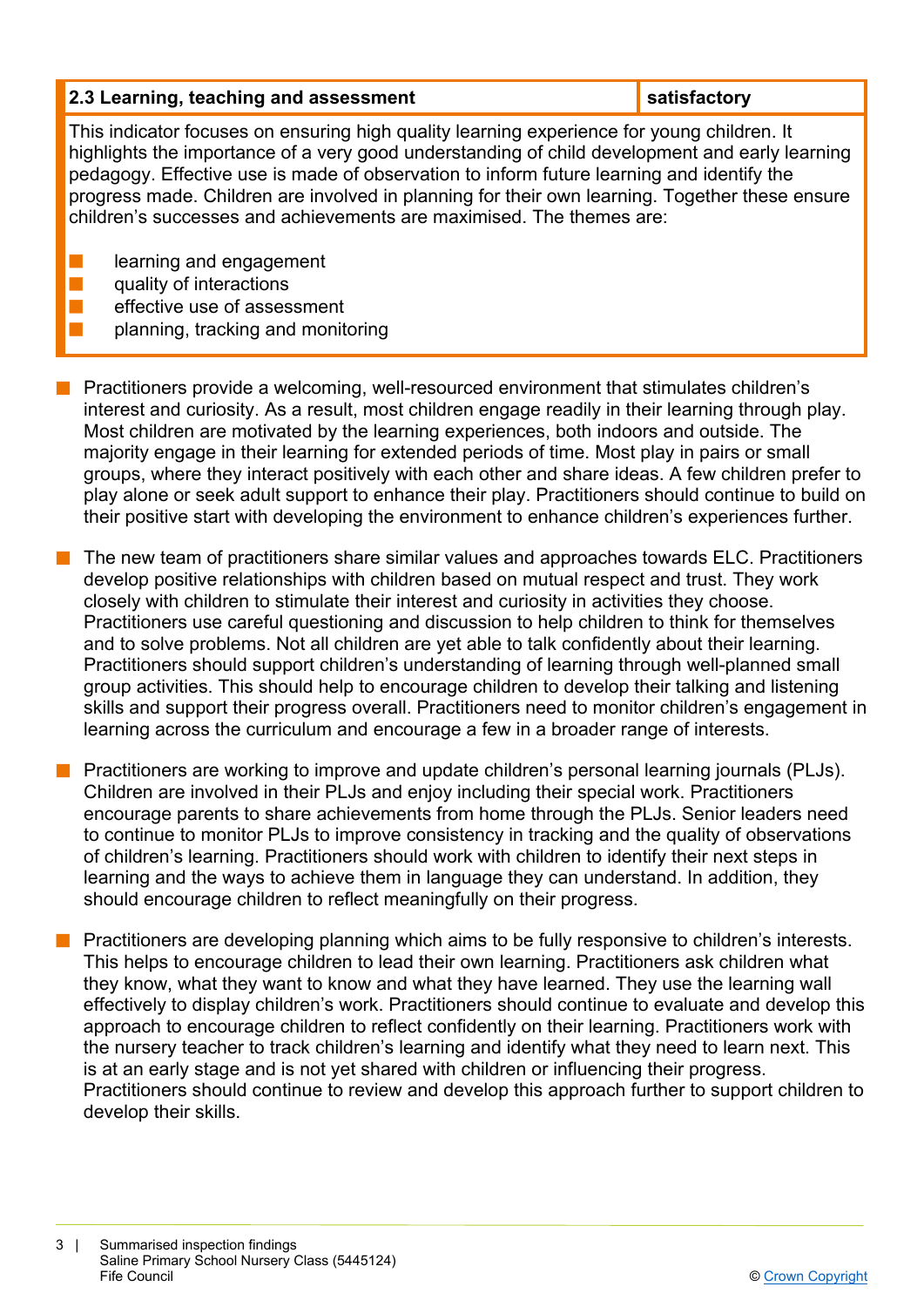#### **2.2 Curriculum: Learning and developmental pathways**

- $\blacksquare$  The nursery does not yet have a curriculum rationale. The newly revised vision, values and aims should help to inform practitioners in developing a rationale that is relevant to the nursery and the community in which it is situated. A next step is for the new team to continue to develop a clear understanding about their shared pedagogy.
- n The curriculum takes account of Curriculum for Excellence experiences and outcomes and the principles of curriculum design. Practitioners are beginning to build on children's prior learning in the planning process. This is supporting practitioners to provide rich, relevant experiences for children. Practitioners ensure learning is based firmly on play and active learning.
- $\blacksquare$  As planned, practitioners should continue to develop the use of the community to enhance children's learning experiences. This should support the development of relevant, real life experiences for children to apply their developing skills.
- **n** Practitioners tailor transitions for children starting nursery to suit individual needs. Parents and carers are welcome to stay at nursery until their child feels settled and ready to separate happily. Transitions for children moving on to primary are well planned across the year. Practitioners transfer children's PLJs on to P1 teachers to help support continuity in learning across early level.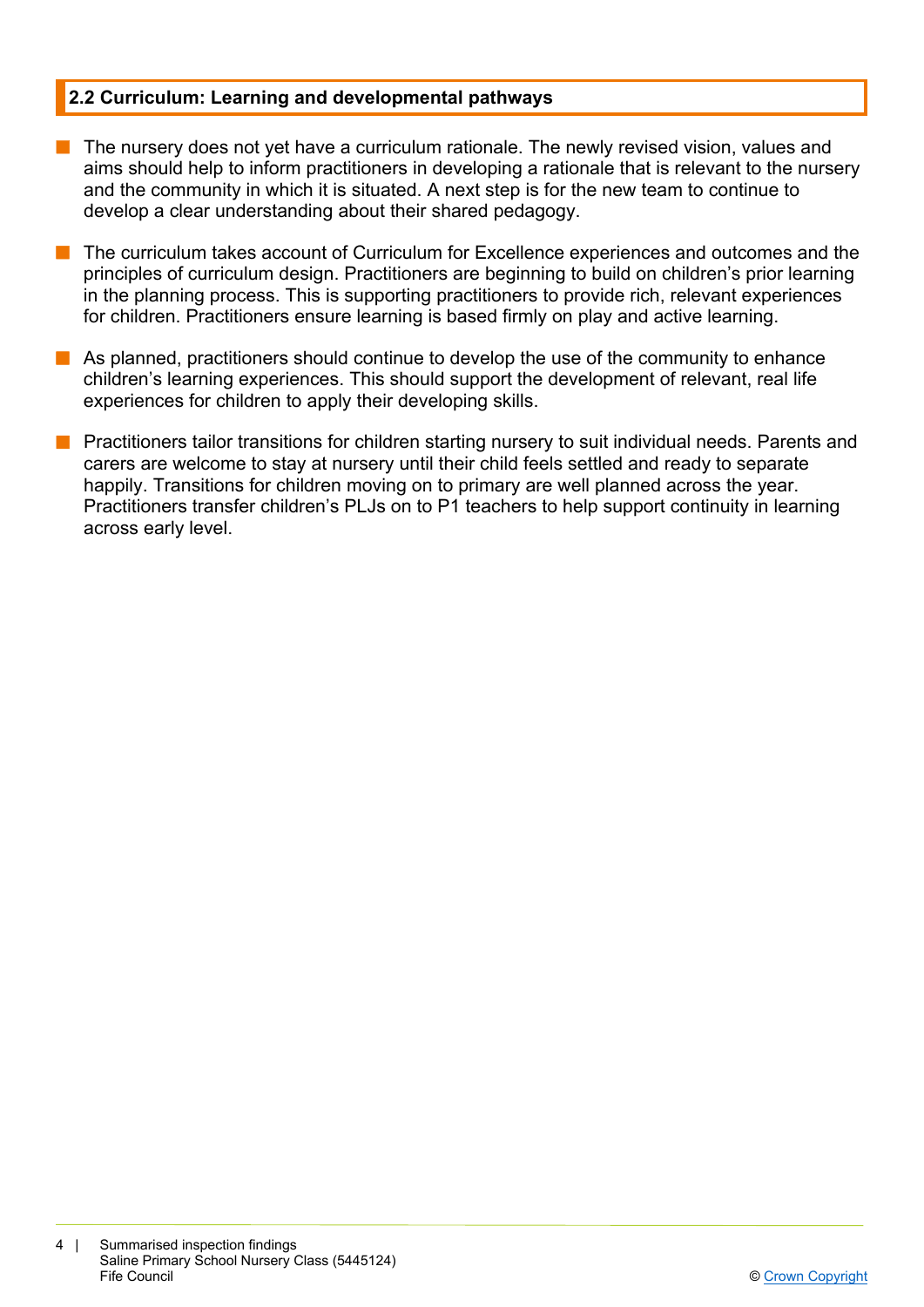### **2.7 Partnerships: Impact on children and families – parental engagement**

- **n** Practitioners work well in partnership with parents. They have established a parent forum to provide opportunities for parents to gather and share their views and ask questions. Practitioners are available at daily drop off and pick up times to share information informally. 'Parent chat' meetings provide opportunities for parents and carers to discuss their child's individual learning and achievements.
- **n** Practitioners provide a range of information for families to support their understanding of children's learning and ways they can support this at home. This includes leaflets with strategies to support children's spoken language, stay and play sessions and singing and story sessions. The singing and story sessions are open to the wider community. This supports families to make links with the nursery before their children are of an age to start. Practitioners have reviewed the stay and play sessions to make these more meaningful and focused for parents. They make books available for parents to borrow to encourage reading at home.
- $\blacksquare$  Parents have supported the development of the nursery garden to improve the experiences for children outdoors. As planned, practitioners should make better use of the skills and interests of families to enrich children's learning in the nursery. This should support further children's developing understanding of the world of work.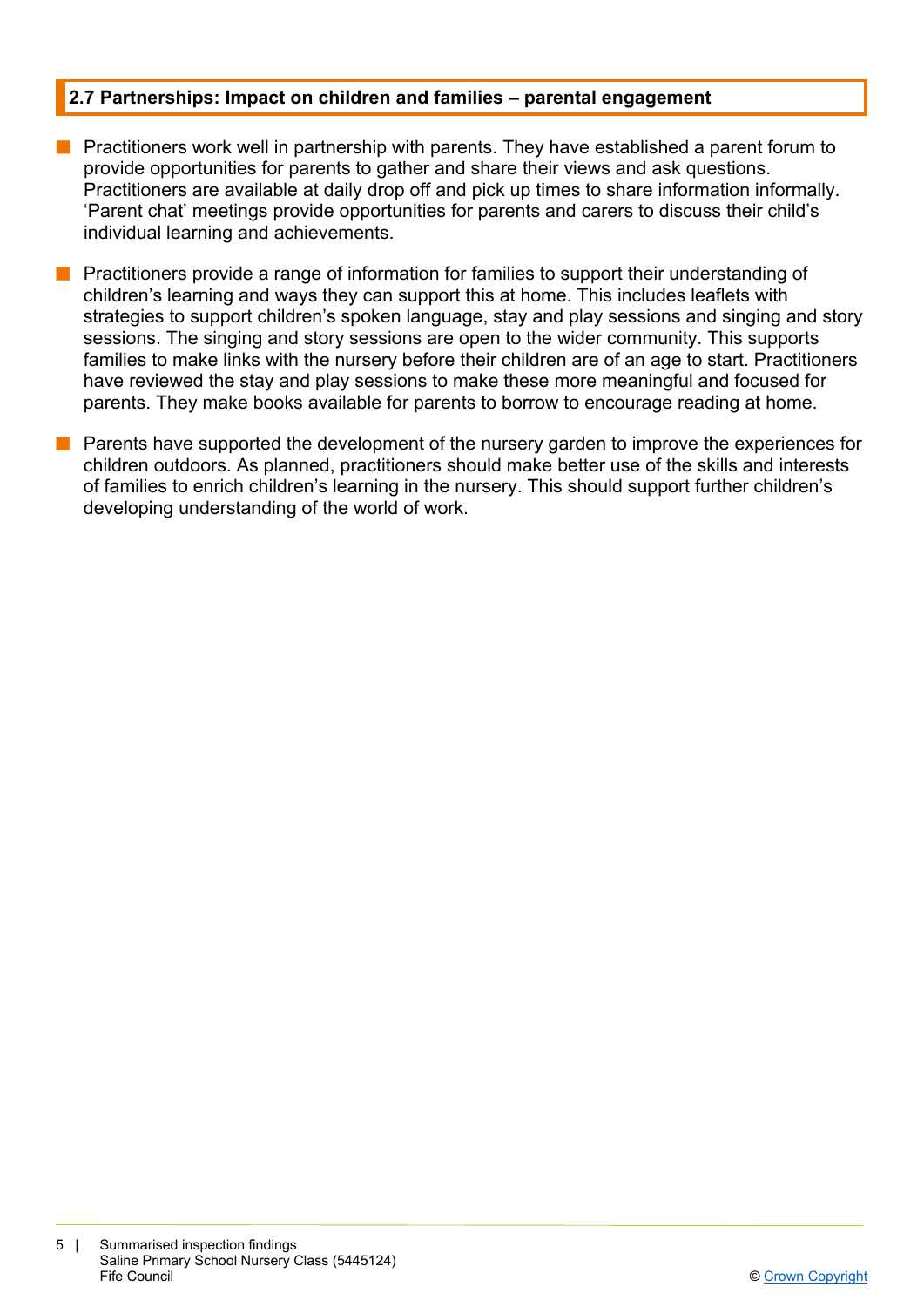# **2.1 Safeguarding**

**n** The school submitted self-evaluation information related to child protection and safeguarding. Inspectors discussed this information with relevant staff and, where appropriate, children. In addition, inspectors examined a sample of safeguarding documentation. Areas for development have been agreed with the school and the education authority.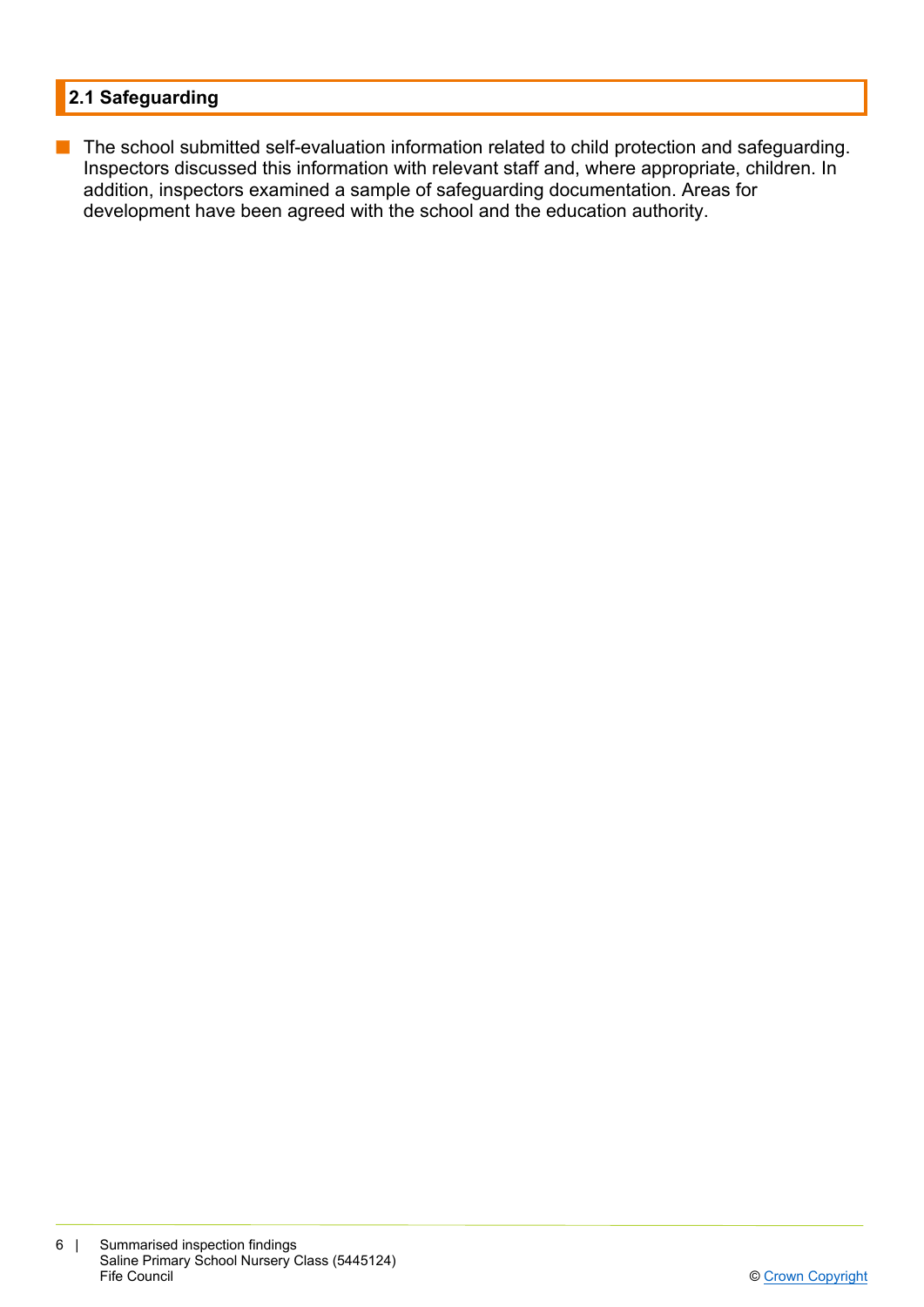## **3.1 Ensuring wellbeing, equality and inclusion satime in the satisfactory**

This indicator reflects on the setting's approach to children's wellbeing which underpins their ability to achieve success. It highlights the need for policies and practices to be well grounded in current legislation and a shared understanding of the value of each individual. A clear focus on wellbeing entitlements and protected characteristics supports all children to be the best they can be and celebrates their successes and achievements. The themes are:

 $\blacksquare$  wellbeing

 $\blacksquare$  fulfilment of statutory duties

## $\blacksquare$  inclusion and equality

- n Practitioners are aware of the importance of promoting wellbeing for all children. They have established positive, caring relationships with children and their families. This is supporting almost all children to be happy and relaxed in the setting. Most children are becoming independent in their personal care. Practitioners should ensure they encourage children consistently to try things for themselves before offering help. Most children are developing their understanding of how to keep safe and how to manage their own risks outdoors. There is daily free flow access to the garden where children benefit from fresh air and exercise. Practitioners should review snack experiences to develop further children's independence and social skills and ensure snack time is a nurturing experience. They should ensure the snack provision adheres to national nutrition guidance 'Setting the Table'. This should support further children's developing awareness of healthy eating.
- **n** Practitioners make good use of their 'Fix It Folder' to support children to deal with disagreements. The folder contains pictures that support children to talk about what has gone wrong and what they might do to make things better. This is supporting children to develop positive relationships with their peer group. Practitioners should develop children's awareness of emotions and the vocabulary to talk about them. This should support further children's ability to reflect on their actions and how this can affect the way other people feel.
- n Wellbeing indicators are displayed in the cloakroom and are illustrated with photographs of practice in the nursery to inform parents. Practitioners should introduce the language of the wellbeing indicators with children in meaningful ways. This should support further children's understanding of what it means to be safe, healthy, active, nurtured, achieving, responsible, respected and included.
- **n** Senior leaders and practitioners comply with statutory requirements and codes of practice. They know what is involved in fulfilling statutory duties and undertake relevant training to ensure they keep their knowledge and practice up to date.
- **n** Practitioners use observations, tracking information and the language-screening tool to identify children who require additional support or challenge to progress in their development. They discuss and plan appropriate strategies in collaboration with the nursery teacher, the support for learning teacher and where required with other professionals. They should ensure they implement any identified strategies to support children's progress in learning consistently. Practitioners should review children's progress regularly to evaluate the effectiveness of strategies and use the evidence gathered to make well-informed decisions about future interventions.
- Practitioners recognise and value diversity. The home corner contains photographs of a range of different family groups including differently abled families and families from different cultural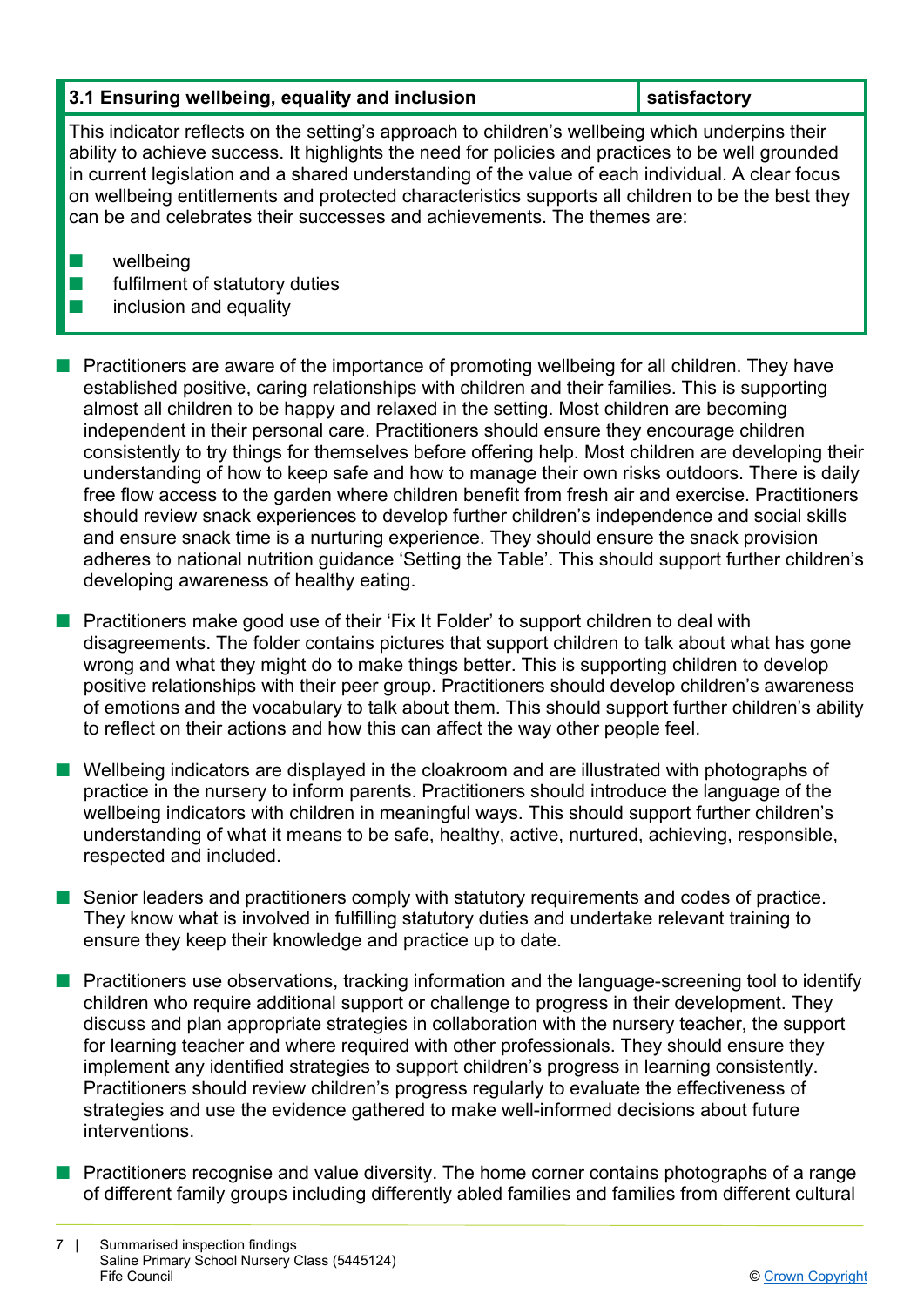backgrounds. The open-ended dressing up materials are not gender specific and practitioners are aware of challenging children's beliefs of gender stereotypes. This is supporting a culture of inclusion that helps children to learn to value the uniqueness and differences of individuals.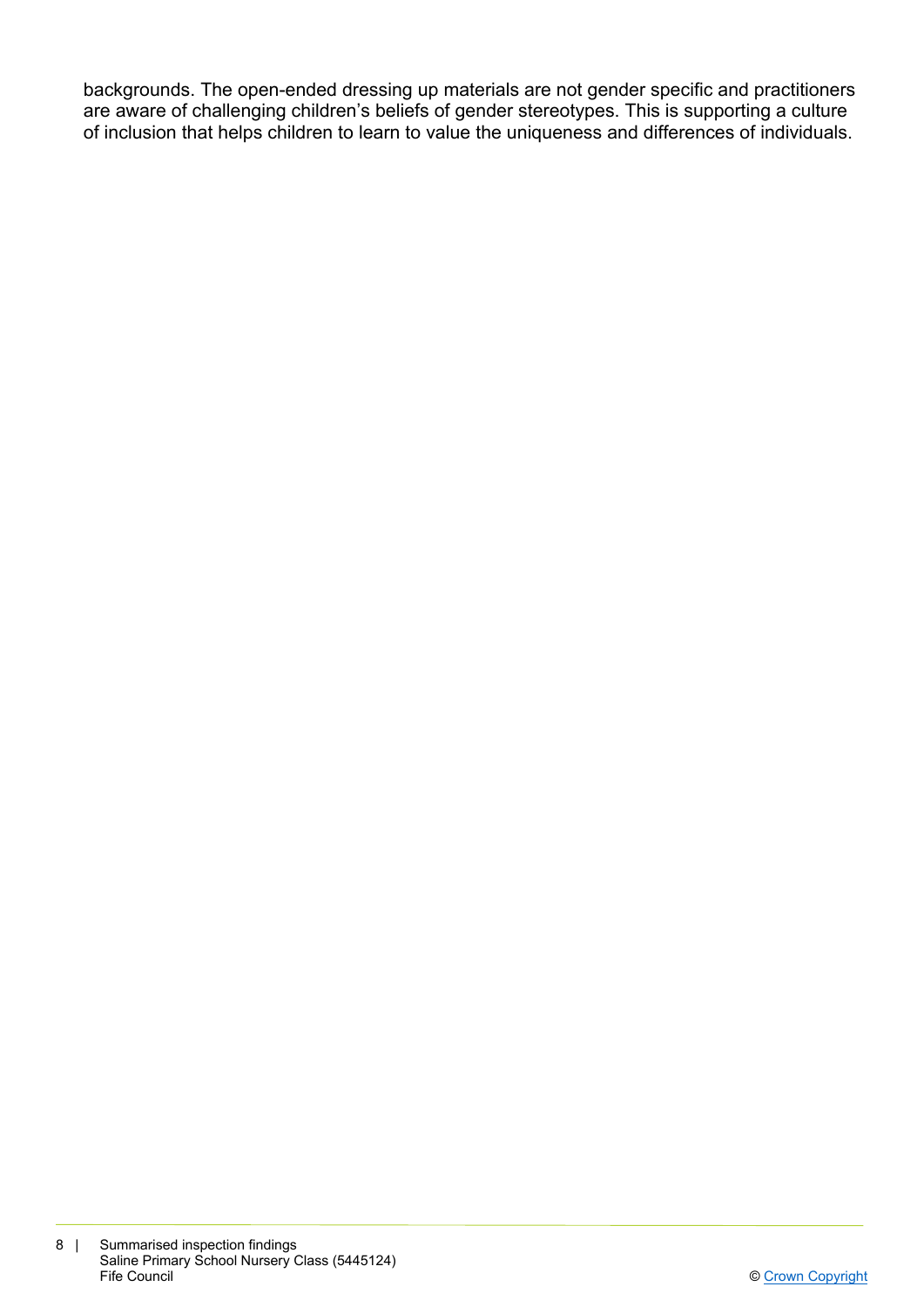## **3.2 Securing children's progress in the satisfactory in the satisfactory**

This indicator relates to the development and learning of babies, toddlers and young children. It requires clear understanding of early learning and development and pedagogy. It reflects the integrated way young children learn and the importance of experiences and development happening on an individual basis within a supportive, nurturing and stimulating environment. High quality early learning and childcare contributes significantly to enhancing children's progress and achievement as they grow and learn. It can benefit all children by closing the attainment gap and ensuring equity for all. It is about the holistic nature of development and learning ensuring these foundations are secure in order to achieve future attainment success. The themes are:

- **n** progress in communication, early language, mathematics, and health and wellbeing
- $\blacksquare$  children's progress over time
- $\blacksquare$  overall quality of children's achievement
- n ensuring equity for all children
- $\blacksquare$  Most children are making satisfactory progress with their health and wellbeing. They are becoming aware that some foods, such fruit and vegetables, are good for us. They are aware that regular tooth brushing keeps their teeth strong. Children are making friends. They are learning to take turns as they play with board games and on the assault course. They help each other and are learning to negotiate as they play. A few children require help to develop skills in regulating their emotions and behaviour. Most children are developing their skills in climbing, sliding and balancing as they play on the assault course in the gym. They engage in risky play as they slide down slopes during their weekly forest kindergarten experience. Children need to develop their independence skills and their awareness of different emotions.
- $\blacksquare$  The majority of children are making satisfactory progress in communication and early language. They talk happily to adults and each other as they share their ideas. A few children are not yet confident in communicating with others. The majority choose to read books by themselves or have stories read by adults. They enjoy their story of the week. A minority of children need more focused input from practitioners to encourage their engagement with literature. Most children recognise their name as they self-register, using picture clues and a few recognise the initial sound in their name. The majority of children develop emergent writing through play as they mark-make and draw pictures. A few children are beginning to attempt to write their name. They need a stronger emphasis on early mark-making to encourage them to develop their emergent writing.
- **n** The majority of children are making satisfactory progress in mathematics and numeracy. They count in sequence to 10. A few are making better progress in counting and understanding the value of number. The majority of children are developing mathematical language through their play. They count the birds in the garden and make tally marks to create a simple graph. Children recognise simple shapes. They need to develop further their knowledge and understanding of numeracy and mathematical concepts and apply these in real life contexts. Children are not yet benefitting from exploring concepts such as measurement, pattern and time, and the importance of these in the world around us.
- $\blacksquare$  A few children are developing their observational skills as they reproduce the works of famous artists. Others use digital technology to draw birds' nests complete with baby birds. A few children independently select board games and puzzles and sustain interest as they play. Most children are creative in their play during their experience of Forest Kindergarten. They use the natural resources in the wood to stimulate imaginary play.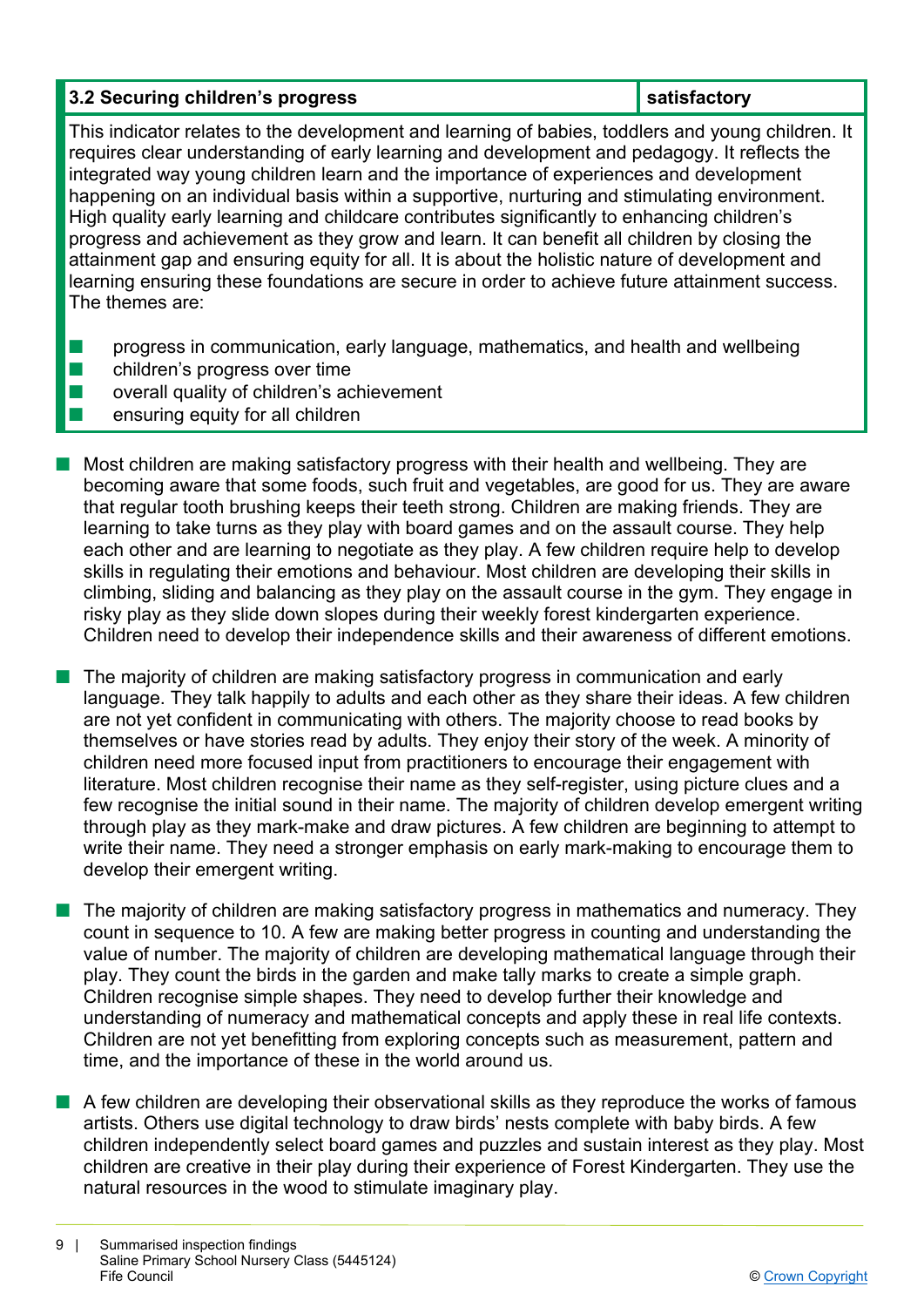- **n** Practitioners celebrate children's achievements through their 'Star Moments', which are displayed on the wall and in their PLJs.
- **n** Practitioners are building positive relationships with families well. They are aware of the different socio-economic backgrounds of families and treat each child as an individual. They are developing their understanding of different approaches and supports that are required to help all children make appropriate progress. Practitioners are not yet able to evidence how the approaches and supports are impacting on children's progress in learning.